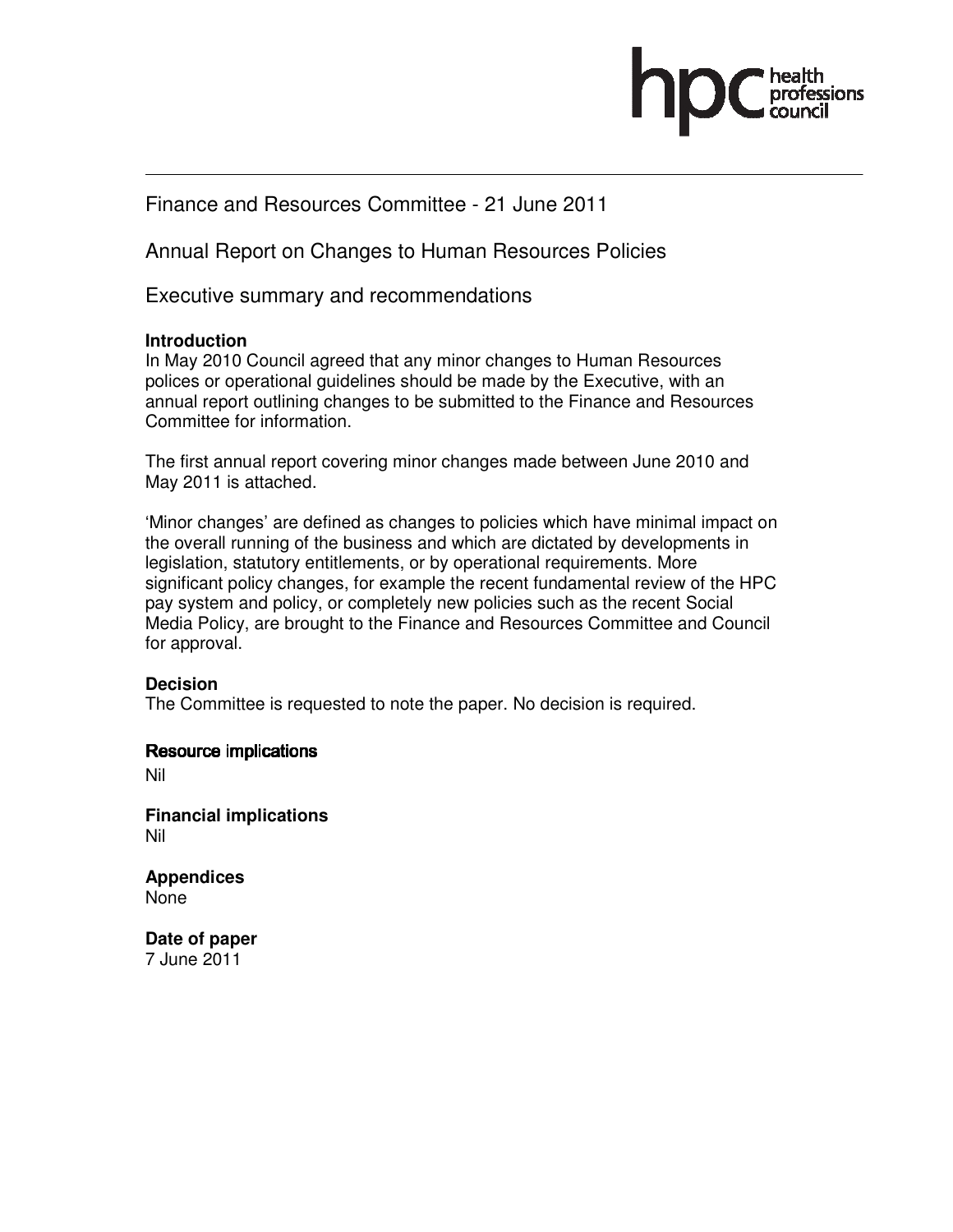**Report on minor changes made to Human Resources Policies June 2010 – May 2011** 

| <b>Policy</b>                                      | Details of change                                                                                                                                                                                                                                               | <b>Approval process</b>                       | Date of issue of<br>changes |
|----------------------------------------------------|-----------------------------------------------------------------------------------------------------------------------------------------------------------------------------------------------------------------------------------------------------------------|-----------------------------------------------|-----------------------------|
| <b>Employee assistance</b><br>Programme            | Access to Employee Assistance Programme (EAP) benefits<br>had to be restricted to HPC employees only as a result of<br>changes to tax rules made by HMRC. Formerly the EAP had<br>also been available to the dependents and family members of<br>HPC employees. | EMT, All employees<br>for information         | <b>June 2010</b>            |
| Corporate gym<br>membership scheme                 | The corporate scheme consists of favourable personal<br>membership rates negotiated on behalf of employees and<br>there is no cost to the organisation.                                                                                                         | ECG, EMT, All<br>employees for<br>information | <b>Oct 2010</b>             |
| <b>Paternity</b>                                   | Changes made in line with legislation - fathers/partners whose<br>children are due on or after 1 April 2011 may be eligible for<br>additional paternity leave and pay                                                                                           | EMT, All employees<br>for information         | <b>Nov 2011</b>             |
| <b>Probation</b>                                   | 1. Clarification of process and line manager responsibilities<br>added to the policy,<br>2. Full line manager guidance notes produced on best practice<br>in handling probation                                                                                 | EMT, ECG, All<br>employees for<br>comment     | <b>Dec 2010</b>             |
| <b>Criminal records</b><br>checks policies         | Updates were made to these policies so that they now<br>accurately reflect the HPC's process for new employees and<br>temporary agency workers undergoing CRB checks                                                                                            | EMT, All employees<br>for information         | <b>Jan 2011</b>             |
| <b>Partner recruitment</b><br>and selection policy | Minor changes made to bring the policy in line with updated<br>and simplified processes, and the HPC Two Ticks disability<br>policy                                                                                                                             | EMT, relevant<br>departments                  | <b>Jan 2011</b>             |